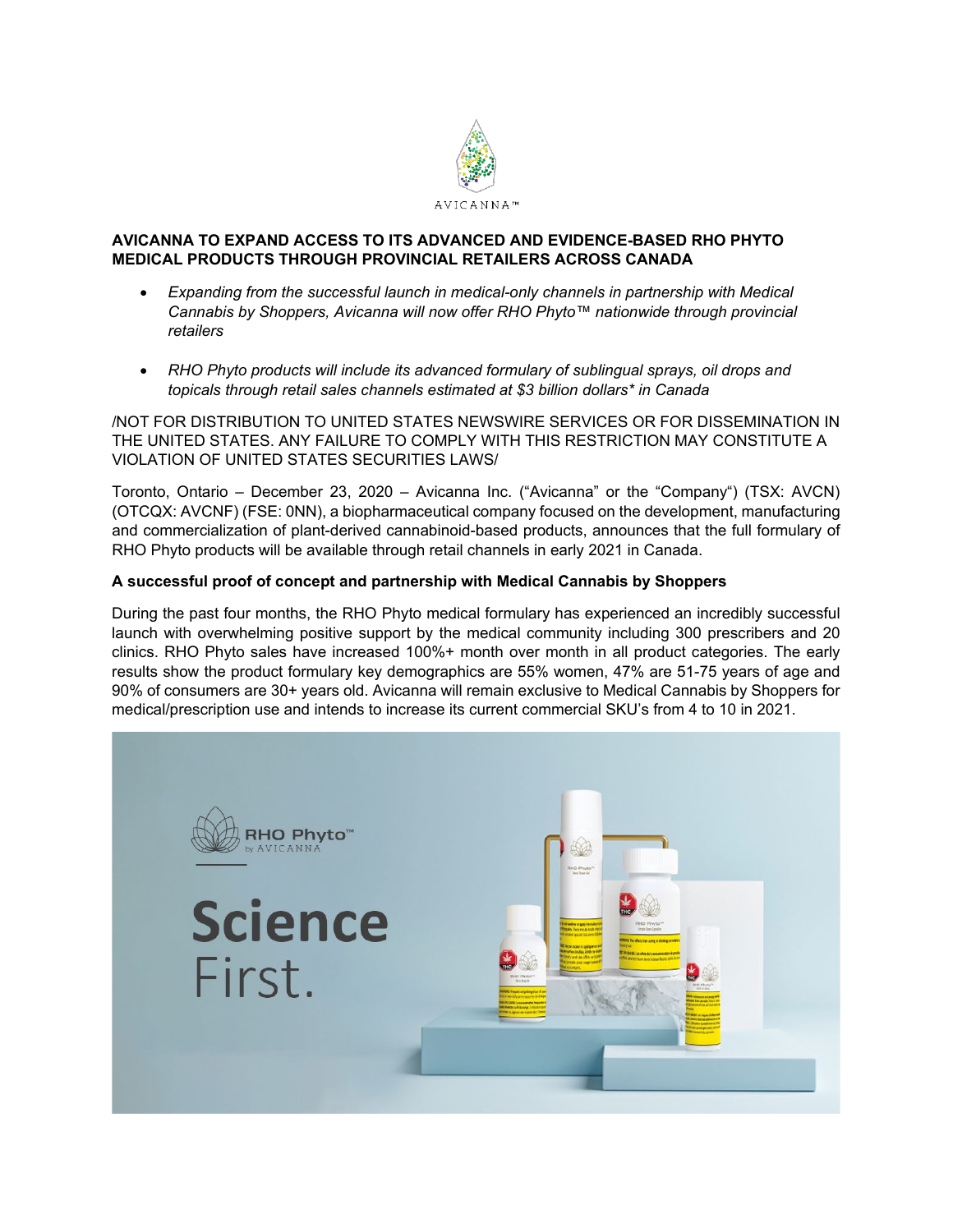# **Expansion to retail sales to provide consumers with low barrier access to the same industry leading formulary of medical cannabis products**

It has become evident that many consumers who seek cannabis for medical purposes are not going through medical channels, with nearly 44% purchasing from legal storefronts (adult-use). According to the 2020 Canadian Cannabis Survey, 76% of medical cannabis users do not have a medical document - such as a prescription - from a healthcare professional. The ease of access to store-fronts and systemic barriers to connecting with a health care professional who may provide a medical document have continued to impact medical user numbers year over year, which have remained largely the same around 350,000 active registered medical users in Canada since 2018\*.

Aras Azadian, Avicanna's Chief Executive Officer, stated: "The existing stigma around medical cannabis and the barriers to obtain a medical document make it particularly challenging for some patients to access medical cannabis through the appropriate channels with the support of a health care practitioner. We believe that by expanding the RHO Phyto portfolio into retail sales channels we will provide consumers with easier and low barrier access to standardized medical products they seek. For a biopharmaceutical company like Avicanna, this expansion of our medical products into retail channels is in many ways similar to accessing over-the-counter medical products." Aras Azadian, the companies Chief Executive Officer.

# **RHO Phyto product attributes and retail sales strategy**

The advanced and standardized products are offered in various doses of CBD, THC and THC-Free formulations to provide consumers with a range of inhalation-free cannabinoids-based solutions. The advanced formulations are developed and optimized by Avicanna to provide enhanced absorption versus basic MCT (medium-chain triglyceride) oil formulations while providing a consistent experience with a pleasant taste and smell. The RHO Phyto products are delivered with accurate dosing which also allows for easy titration and dosing by consumers.

Avicanna's RHO Phyto strategy to leverage retail sales channels is consistent with the company's vision to provide education and safe delivery of its products through evidenced-based training and education to the consumers, retailers and the medical community. Avicanna aims to establish RHO Phyto as the doctor recommended brand within the cannabis industry and has initiated several pre-clinical and real-world evidence clinical trials on the products with leading Canadian medical institutions.

\*source: Statistics Canada

#### **About Avicanna Inc.**

Avicanna is a diversified and vertically integrated Canadian biopharmaceutical company focused on the research, development, and commercialization of plant-derived cannabinoid-based products for the global consumer, medical, and pharmaceutical market segments.

Avicanna is an established leader in cannabinoid research and development, which it primarily conducts at its R&D headquarters in the Johnson & Johnson Innovation Centre, JLABS @ Toronto, Canada and in collaboration with leading Canadian academic and medical institutions. In addition to its developing pharmaceutical pipeline, Avicanna's team of experts have developed and commercialized several industry leading product lines, including:

- Pura Earth™ or Pura H&W™: an advanced and clinically tested line of CBD consumer dermacosmetic products; and,
- RHO Phyto™: an advanced line of medical cannabis products containing varying ratios of CBD and THC currently available nation-wide across Canada in partnership with Medical Cannabis by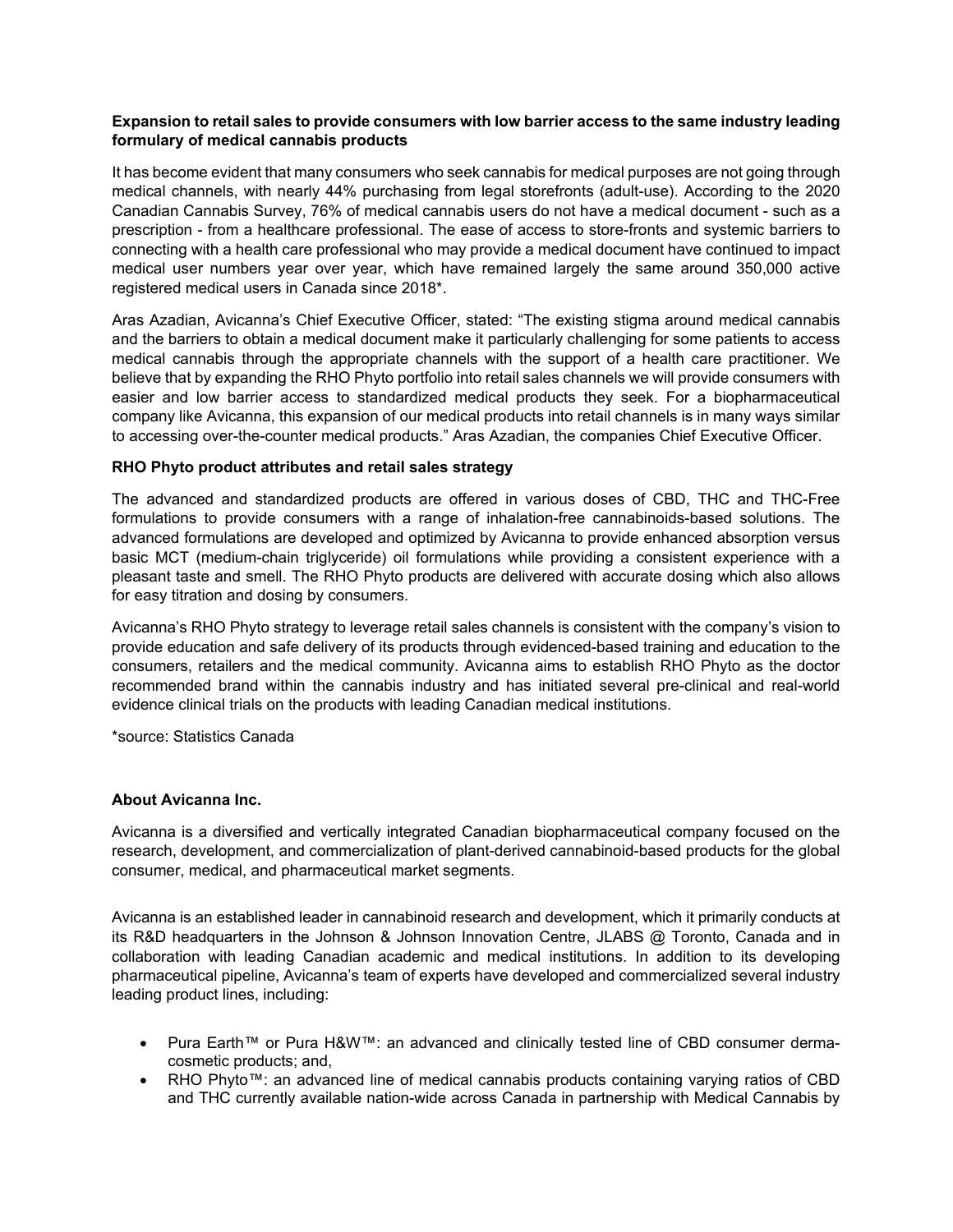Shoppers™, a subsidiary of Shoppers Drug Mart. RHO Phyto is the first strictly medical formulary of advanced "Cannabis 2.0" products, containing oils, sprays, capsules, creams, and gels, all 2 developed with scientific rigour, manufactured under GMP standards and supported by pre-clinical data.

With ongoing clinical trials on its derma-cosmetic (branded as Pura Earth or Pura H&W), medical cannabis (branded as RHO Phyto) and a pipeline of pharmaceutical products, Avicanna's dedication to researching the important role that cannabinoids play in an increasingly wider scope of products has been at the core of the Company's vision since its inception. Furthermore, Avicanna's commitment to education is demonstrated through its annual medical symposium, the Avicanna Academy educational platform, and the My Cannabis Clinic patient program through its subsidiary company.

Avicanna manages its own supply chain including cultivation and extraction through its two majority-owned subsidiaries, Sativa Nativa S.A.S. and Santa Marta Golden Hemp S.A.S., both located in Santa Marta, Colombia. Through these sustainable, economical, and industrial scale subsidiaries, Avicanna cultivates, processes, and commercializes a range of cannabis and hemp cultivars dominant in CBD, CBG, THC, and other cannabinoids for use as active pharmaceutical ingredients. Avicanna's Avesta Genetica program specializes in the development and optimization of rare cultivars for commercial production along with feminized seeds for global export. In June 2020, Avicanna made history with a shipment of hemp seeds to the United States of America by completing the first ever export of hemp seeds from Colombia.

SOURCE Avicanna Inc.

# **Stay Connected**

For more information about Avicanna, visit www.avicanna.com, call 1-647-243-5283, or contact Setu Purohit, President by email at info@avicanna.com.

#### *Cautionary Note Regarding Forward-Looking Information and Statements*

*This news release contains "forward-looking information" within the meaning of applicable securities laws. Forward-looking information contained in this press release may be identified by the use of words such as, "may", "would", "could", "will", "likely", "expect", "anticipate", "believe, "intend", "plan", "forecast", "project", "estimate", "outlook" and other similar expressions, and includes statements with respect to the ability of the Company to manufacture any of the products, and the ability of the Company to sell any of the products in retail channels in Canada. Forward-looking information is not a guarantee of future performance and is based upon a number of estimates and assumptions of management in light of management's experience and perception of trends, current conditions and expected developments, as well as other factors relevant in the circumstances, including assumptions in respect of current and future market conditions, the current and future regulatory environment; and the availability of licenses, approvals and permits.*

*Although the Company believes that the expectations and assumptions on which such forward-looking information is based are reasonable, undue reliance should not be placed on the forward-looking information because the Company can give no assurance that they will prove to be correct. Actual results and developments may differ materially from those contemplated by these statements. Forward-looking information is subject to a variety of risks and uncertainties that could cause actual events or results to differ materially from those projected in the forward-looking information. Such risks and uncertainties include, but are not limited to current and future market conditions, including the market price of the common shares of the Company, and the risk factors set out in the Company's annual information form dated April 15, 2020*